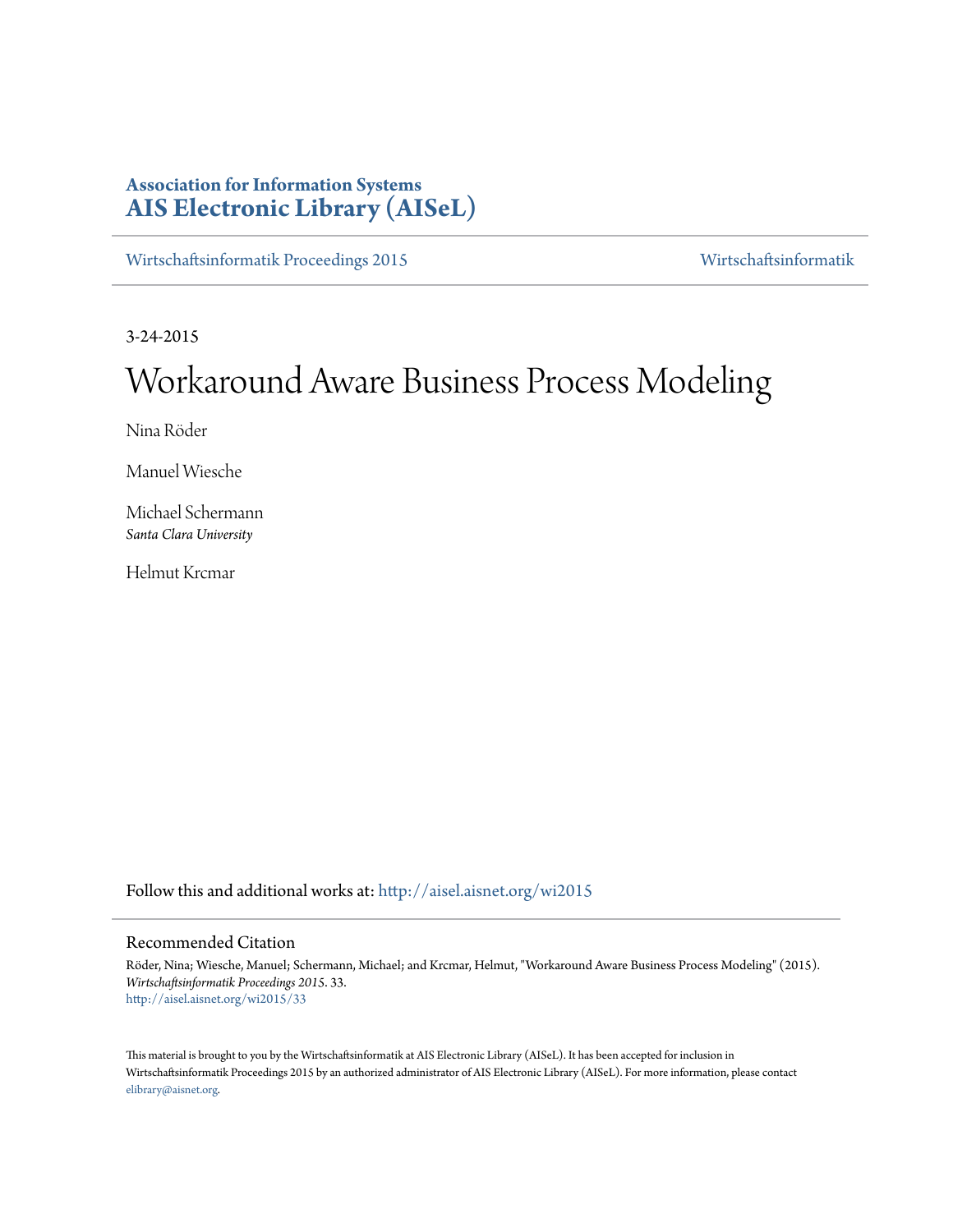# **Workaround Aware Business Process Modeling**

Nina Röder, Manuel Wiesche, Michael Schermann, and Helmut Krcmar

Technische Universität München, Garching bei München, Germany {nina.roeder,wiesche,michael.schermann,krcmar}@in.tum.de

**Abstract.** Workarounds are an omnipresent part of organizational settings where formal rules and regulations describe standardized processes. Still, only few studies have focused on incorporating workarounds in designing information systems (IS) or as a part of management decisions. Therefore, this study provides an extension to the Business Process Modeling Notation (BPMN) by conducting a metamodel transformation, which includes workarounds. As a result, the *Workaround Process Modeling Notation* (WPMN) (1) leads organizations in designing workaround aware systems, (2) supports managers in deciding how to deal with workarounds, and (3) provides auditors with visualizations of non-compliance. We exemplify how this technique can be used to model a workaround in the process of accessing patient-identifying data in a hospital. We evaluated the model and find it particular suitable as an empirically grounded BPMN extension.

**Keywords:** Business Process Modeling, Workarounds, Process Deviation

#### **1 Introduction**

An extensive body of research provides advances in understanding workarounds as part of business processes [\[1-3\]](#page-13-0). Workarounds are described as alternative work processes and are seen frequently as a mismatch between the expectations of technology and actual working practices [\[2\]](#page-13-1). They can occur when users bypass a process, practice obstacle or requirement [\[4\]](#page-13-2), respond to a mishap [\[5\]](#page-13-3), or pretend to comply [\[6\]](#page-13-4). Several examples in literature express the prevailing impulse of users to overcome inadequate IT functionality [\[7\]](#page-13-5). Therefore, theoretical models that summarize different effects and consequences of workarounds are wide-spread throughout research [\[1,](#page-13-0) [8\]](#page-13-6). Overall, workarounds are the result of a consideration of risks and benefits associated with the input and outcome [\[7\]](#page-13-5). As the benefit and risks or costs of workarounds are hard to measure [\[9\]](#page-13-7), it is essential to push research towards understanding their effect on business processes [\[2\]](#page-13-1).

In general, business process management (BPM) has received widespread attention by organizations offering them a means of optimizing their processes in a manner that aligns with their business objectives [\[10\]](#page-13-8). Literature agrees when discussing the necessity of a comprehensive understanding of business processes and its positive impact on an effective and efficient BPM [\[10\]](#page-13-8). Using a holistic approach to analyze and design business processes in a structured, coherent and consistent way is crucial for

<sup>12&</sup>lt;sup>th</sup> International Conference on Wirtschaftsinformatik,

March 4-6 2015, Osnabrück, Germany

Röder, N.; Wiesche, M.; Schermann, M.; Krcmar, H. (2015): Workaround Aware Business Process Modeling, in: Thomas. O.; Teuteberg, F. (Hrsg.): Proceedings der 12. Internationalen Tagung Wirtschaftsinformatik (WI 2015), Osnabrück, S. 482-496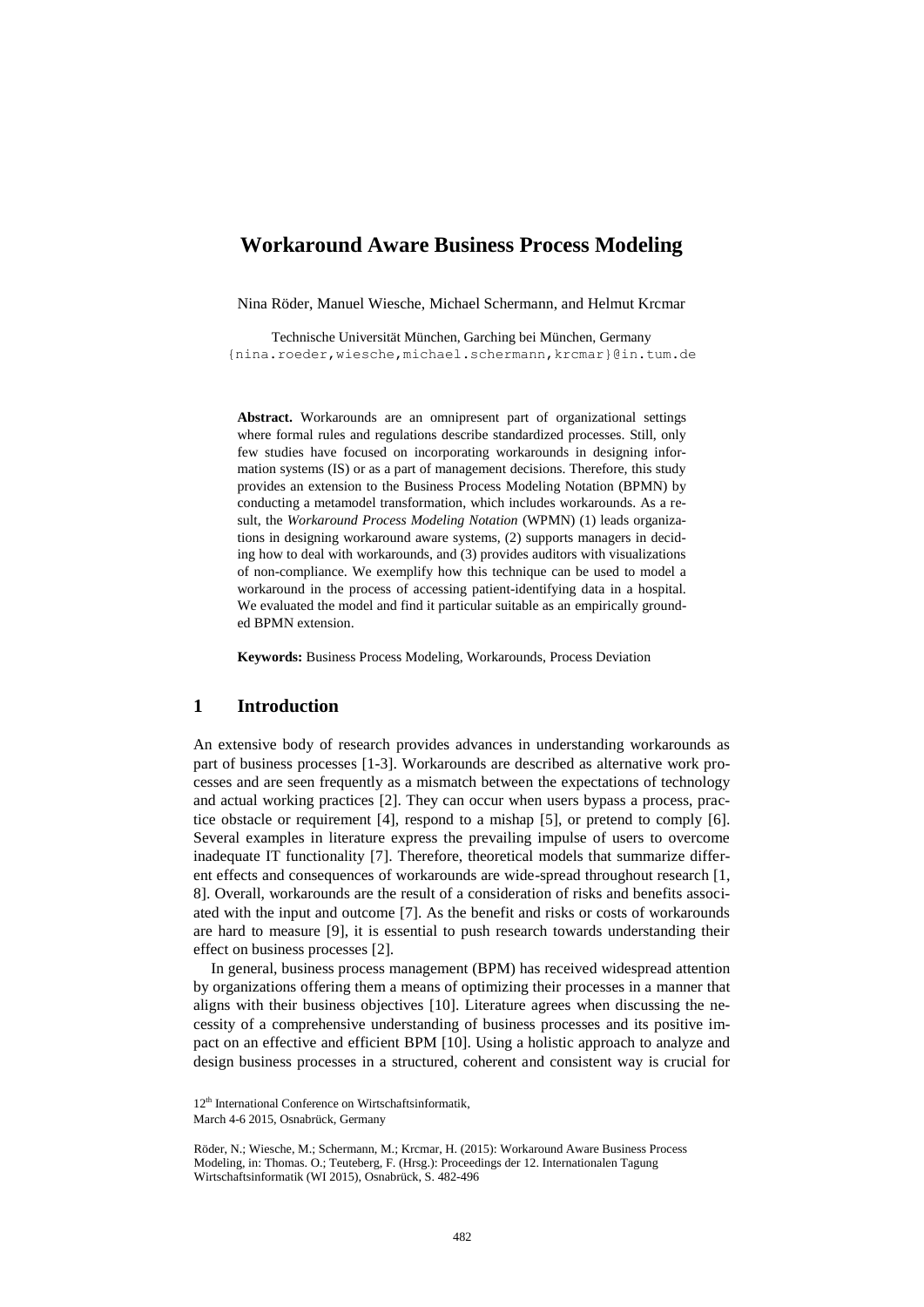organizations [\[11\]](#page-13-9). In this way, BPM helps in understanding, documenting, modeling, analyzing, simulating, executing and continuously changing end-to-end business processes in light of their contribution to business performance [\[12\]](#page-13-10). One of the most common process modeling languages is Business Process Modeling Notation (BPMN). Organizations using BPMN seek to analyze, predict and improve their business processes in order to gain a competitive advantage [\[11\]](#page-13-9). Recently, attention has been paid to design process modeling grammars that provide a means for handling the process complexity and flexibility of work systems [\[10,](#page-13-8) [13-15\]](#page-13-11). The field of research regarding modeling of workaround behavior within business process is still scarcely explored [\[16\]](#page-13-12).

Thus, in this paper we broaden the understanding of workaround aware business process modeling. We ask the research question: *How can workarounds be modeled in order to learn from process deviations?* We do this to understand workarounds as an omnipresent part of business processes, regardless of whether they have a positive or negative influence. Organizations that are able to model workarounds can use this approach to understand, improve, adapt and redesign their business processes to benefit from living processes gained from practice. Hence, with this study: (1) We support system designers with information regarding potential workarounds that can occur in their business processes, resulting in workaround aware system design. (2) We provide managers with a more informed understanding of workarounds to help them decide whether to tolerate, hinder or embrace them. (3) We visualize non-compliance to improve the support of business process auditors.

We structure the remainder of this paper as follows. First, we introduce workarounds and related work to describe the theoretical foundation for studying our research question. We then introduce workarounds in process modeling using a theoretical construct and a metamodel. To exemplify the notion of workaround aware business process modeling, we use data from a case study conducted in the health care domain. We conclude the paper by highlighting the key results and present worthwhile avenues for future research.

# **2 Theoretical Foundation**

#### **2.1 Workarounds**

In research, workarounds are frequently seen as first-order solutions to problems [\[17\]](#page-13-13) and informal practice for handling exceptions to normal work flow [\[18\]](#page-14-0). The misfit between enactments of power that confront organizational members in their daily work can result in acts of deviance [\[19\]](#page-14-1). In this research we extend this view and see workarounds as process deviations that are ambivalent and related to information systems (IS) [\[20\]](#page-14-2). The ambivalent character understands workarounds as both inventive solutions and challenging alternatives within a work system [\[9\]](#page-13-7). As actors may often work to achieve multiple and sometimes conflicting goals [\[2\]](#page-13-1), the workaround can be best understood as the outcome of a situational risk-benefit analysis [\[21\]](#page-14-3). From an employee perspective, they are executed when the deviation results in an increase in the outcome and a decrease in the input [\[7\]](#page-13-5). This is the fact when, for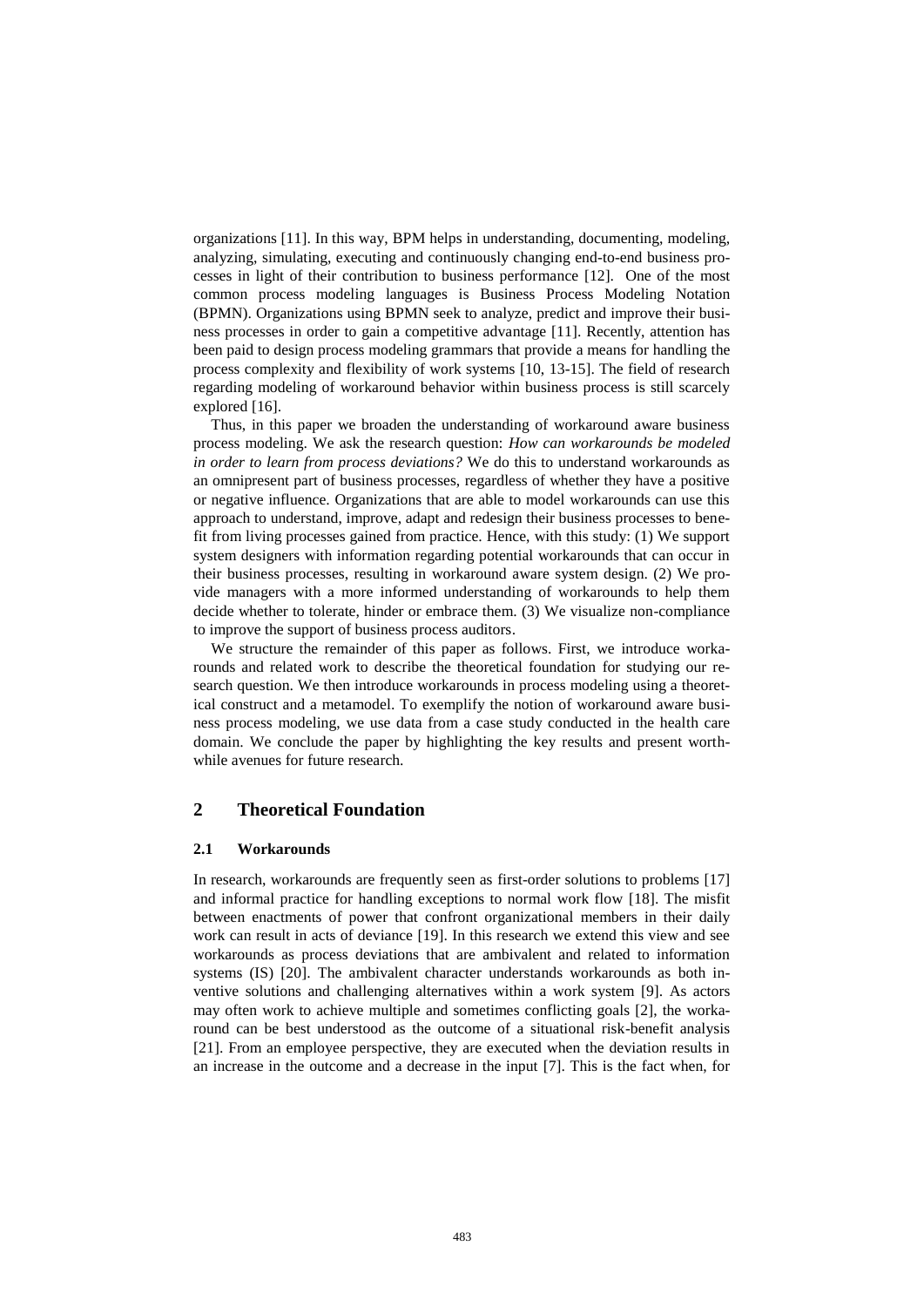example, the time to execute a certain process can be reduced while the result can actually be improved. Besides, much more often workarounds are triggered by IS as a part of a broader work system. In this work system, "human participants and/or machines perform work using information, technology, and other resources to produce specific products/services for specific internal and/or external customers" [\[22\]](#page-14-4). Reducing process variability and thus workarounds, IS further aim to prevent potential losses for gains in efficiency [\[23\]](#page-14-5). Several researchers have studied the phenomena of workarounds throughout various organizational settings with different outcomes [\[1,](#page-13-0) [24,](#page-14-6) [25\]](#page-14-7). Still, it is the core issue about improving and hindering perceptions of workaround behavior which keeps theorist and practitioners busy. Overall, literature distinguishes different types of workarounds. Table 1 provides an overview of examples of existing workaround types [\[1\]](#page-13-0).

| Table 1. Examples of Workaround Types (based on [1]) |  |  |  |  |  |  |  |  |
|------------------------------------------------------|--|--|--|--|--|--|--|--|
|------------------------------------------------------|--|--|--|--|--|--|--|--|

| Type                                                            | Source                 | <b>Description of Business</b><br>Process                                                                    | Summary of Workaround                                                                                                                     |
|-----------------------------------------------------------------|------------------------|--------------------------------------------------------------------------------------------------------------|-------------------------------------------------------------------------------------------------------------------------------------------|
| Overcome<br>inadequate IT<br>functionality                      | Print Industry<br>[26] | Track full process with IS by<br>respective worker                                                           | Operators record the progress of their<br>work on paper tickets instead of<br>system as it is conflicting with the<br>activities involved |
| Bypass an obsta-<br>cle built into<br>processes or<br>practices | Health Care<br>[23]    | Medication dispense needs to<br>await formal approval order and<br>needs to follow concrete process<br>steps | Nurses disconnect orders from await-<br>ing approval and dispense restricted<br>medication immediately when needed                        |
| Respond to a<br>mishap or anoma-<br>ly with a quick<br>fix      | Health Care<br>[27]    | Complete care plan by 3 hours<br>after physical admission                                                    | Care plans are not completed in<br>specified time frame as nurses per-<br>ceive system useless as long as pa-<br>tients are happy         |
| Design and<br>implement new<br>resources                        | IT environment<br>[28] | Using IT to exploit user-driven<br>innovation and identify potential<br>improvements                         | Employees use private mobile devices<br>as shadow IT                                                                                      |

Avoiding IS and using paper forms instead, Button [\[26\]](#page-14-8) investigates the print industry and how lacking system flexibility and deficiencies leads to workarounds which continue leading to other workarounds. He proposes that employees may resist but at the same time conform, to management control. The employees did not circumvent control by not using the IS, instead they report on paper and add notes about system failures. Azad and King [\[23\]](#page-14-5) found that formal prior-approval procedures are not followed in hospital processes. Within health care, patients' well-being stands above all bureaucratic procedures. Instead of awaiting the approval, nurses dispense medication immediately. Timmons [\[27\]](#page-14-9) provides nurses' perception of reporting systems in hospitals. In his research he shows that miscommunicated reasons for the purpose of a reporting system result in resistance. Physicians do not execute their audits frequently and are demotivated since nobody else reports. "They were not able to resist the im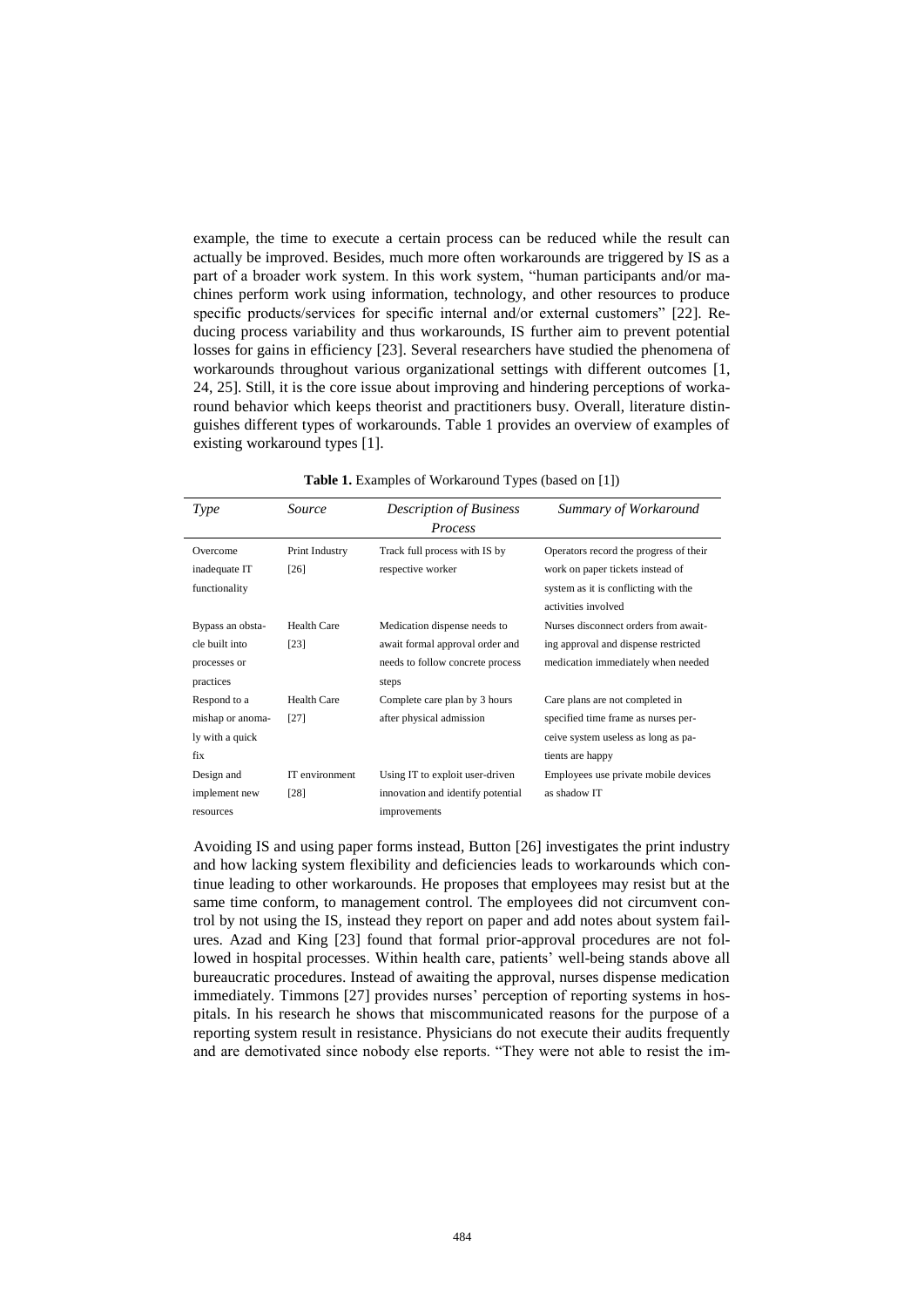plementation, but were able to resist the surveillance" [\[27\]](#page-14-9). Györy et al. [\[28\]](#page-14-10) study the inability of IT departments to fulfil business needs and focus on user-driven fulfilment of requirements, which they call Shadow IT.

#### **2.2 Business Process Modeling**

In this research we understand business processes as "the combination of a set of activities within an organization with a structure describing their logical order and dependence whose objective is to produce a desired result" [\[29\]](#page-14-11). Any process is governed by a series of rules that define what to do and when [\[16\]](#page-13-12). With modeling techniques those business processes are an attempt to be visualized for creating effective and efficient use of organizational resources. In today's dynamic and competitive business environment, process models are subject to frequent and unavoidable change [\[30\]](#page-14-12). They are used to increase awareness and knowledge of business processes, and to deconstruct organizational complexity [\[31\]](#page-14-13). The graphical articulation of activities, events or states, and control flow logic as part of process modeling is used to discover existing processes, and document them in a way that helps managers in making improvement or change decisions. Limitation of process models is most frequently felt in their inability to cater to unanticipated cases [\[14\]](#page-13-14). Especially when adapting manifestations and consequences that arise in practice, real-world challenges are difficult to model for organizational documentation and process improvement [\[32\]](#page-14-14). In the BPM context, the Business Process Modeling Notation (BPMN) is a standard for the representation of business processes [\[33\]](#page-14-15) and will be subject of this research. Prior work has already focused on several aspects from dynamic process interpretations to flexible system design in practice (Table 2).

In their research Becker et al. [\[10\]](#page-13-8) focus on process modeling in creative domains and introduce a conceptual process modeling grammar for processes in creative environments. Using pockets of flexibility as a basic construct, they build on the concept derived from Sadiq et al. [\[34\]](#page-14-16). This construct focuses on flexibility as an ad hoc workflow presentation, where dynamic, adaptive and flexible workflows prevail. Thus, both papers [\[10,](#page-13-8) [34\]](#page-14-16) focus explicitly on processes in which creativity and flexibility is perceived as improving. Other than this, our goal is to describe deviations in processes where it is not clear if the workaround is either improving or hindering the business process. Nadrah and Michell [\[16\]](#page-13-12) provide a normative method to analyze workarounds in a healthcare environment. By doing so, they offer guidelines to organizations on how to deal with workarounds. Nevertheless, their process illustration neglects the distinction between formal process standards and the workaround execution. Instead, they provide two separate models to explain the deviations from the process. In their research van der Aalst et al. [\[35\]](#page-14-17) describe case handling as a paradigm for supporting flexible and knowledge intensive business processes. The use of case handling refers to situational decisions in which authorized employees have to consider corresponding workflow process definitions. Thus, deviations of unexpected behavior are not part of their research. Furthermore, Koehler [\[15\]](#page-13-15) provides a methodology for modeling dynamic BPM solutions. It includes business rules, actors, and life cycles in a loosely coupled system, interacting through message exchanges. Bocci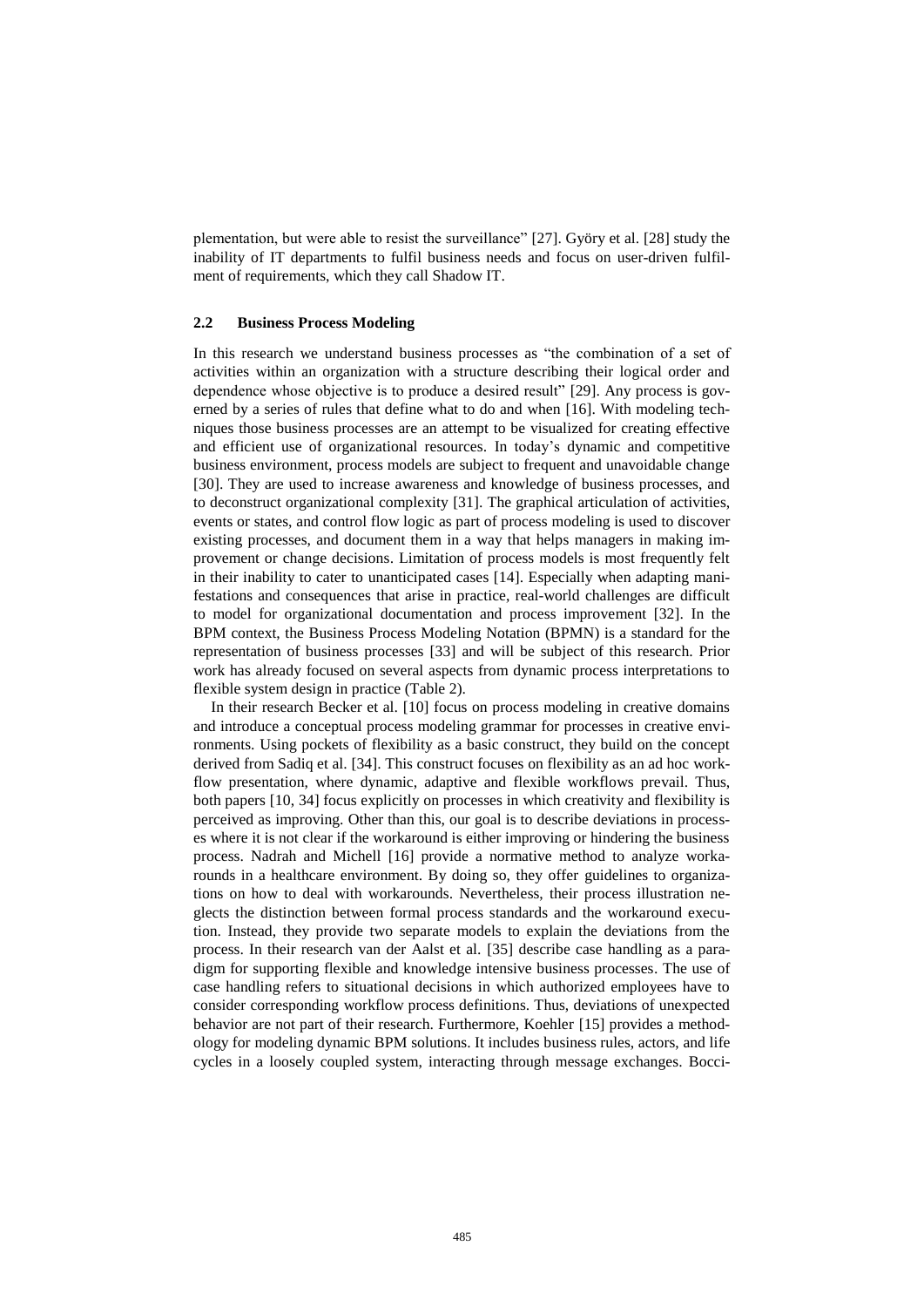arelli et al. [\[11\]](#page-13-9) focus on the extension of BPMN and provide an approach to integrate non-functional properties, e.g., performance and reliability, in their construct. They study the effect that those adaptions have on the overall performance prediction at design time. Still, all mentioned attempts to integrate process variability miss the comprehension of the risk-benefit analysis as a part of the workaround execution

| Source                            | <b>Context and Focus</b>                                                                                      | <b>Identified Problem</b>                                                                                               | <b>Proposed Solution</b>                                                                                                      |
|-----------------------------------|---------------------------------------------------------------------------------------------------------------|-------------------------------------------------------------------------------------------------------------------------|-------------------------------------------------------------------------------------------------------------------------------|
| Becker et<br>al. [10]             | Process modeling lacks ap-<br>proaches for highly creative<br>environments with high levels<br>of flexibility | Existing modeling approaches are<br>restricted to processes that are<br>well-structured and predictable                 | Approach to process analysis that<br>aims at the identification and<br>specification of creativity in busi-<br>ness processes |
| Nadrah and<br>Michell<br>$[16]$   | Understand healthcare infor-<br>mation systems as they cause<br>rather than cure problems                     | Capture social aspects of behav-<br>ior/motivation and the means to<br>measure the effort and benefit of<br>workarounds | Normative approach for modeling<br>workarounds with their motivation.<br>constraints, and consequences                        |
| van der<br>Aalst et al.<br>$[35]$ | Case handling in business<br>process support requires<br>decisions by knowledgeable<br>worker                 | Case handling as a new paradigm<br>for supporting knowledge-<br>intensive business processes                            | Main entities of case handling<br>systems are identified and classified<br>in a meta model                                    |
| Koehler<br>[15]                   | Modeling methodology for<br>dynamic process solutions                                                         | Need to shift from an explicit<br>modeling of predefined end-to-<br>end processes to an agile design<br>approach        | Introduce modeling elements of<br>business object life cycles, business<br>rules, and business activities                     |
| Bocciarelli<br>et al. [11]        | Extending BPMN with non-<br>functional properties of busi-<br>ness processes                                  | Non-functional properties are not<br>included in BPMN                                                                   | Lightweight BPMN extension for<br>the specification of properties that<br>address performance and reliability                 |

**Table 2.** Related Work for Modeling Deviations

# **3 Introducing Workarounds in Business Process Modeling**

## **3.1 Business Process Modeling Notation (BPMN)**

We choose BPMN as being one of the fastest spreading business process languages [\[31\]](#page-14-13) with a design that is understandable for both business professionals and ITspecialists [\[36\]](#page-14-18). Figure 1 describes the graphical modeling elements that BPMN uses to represent business processes.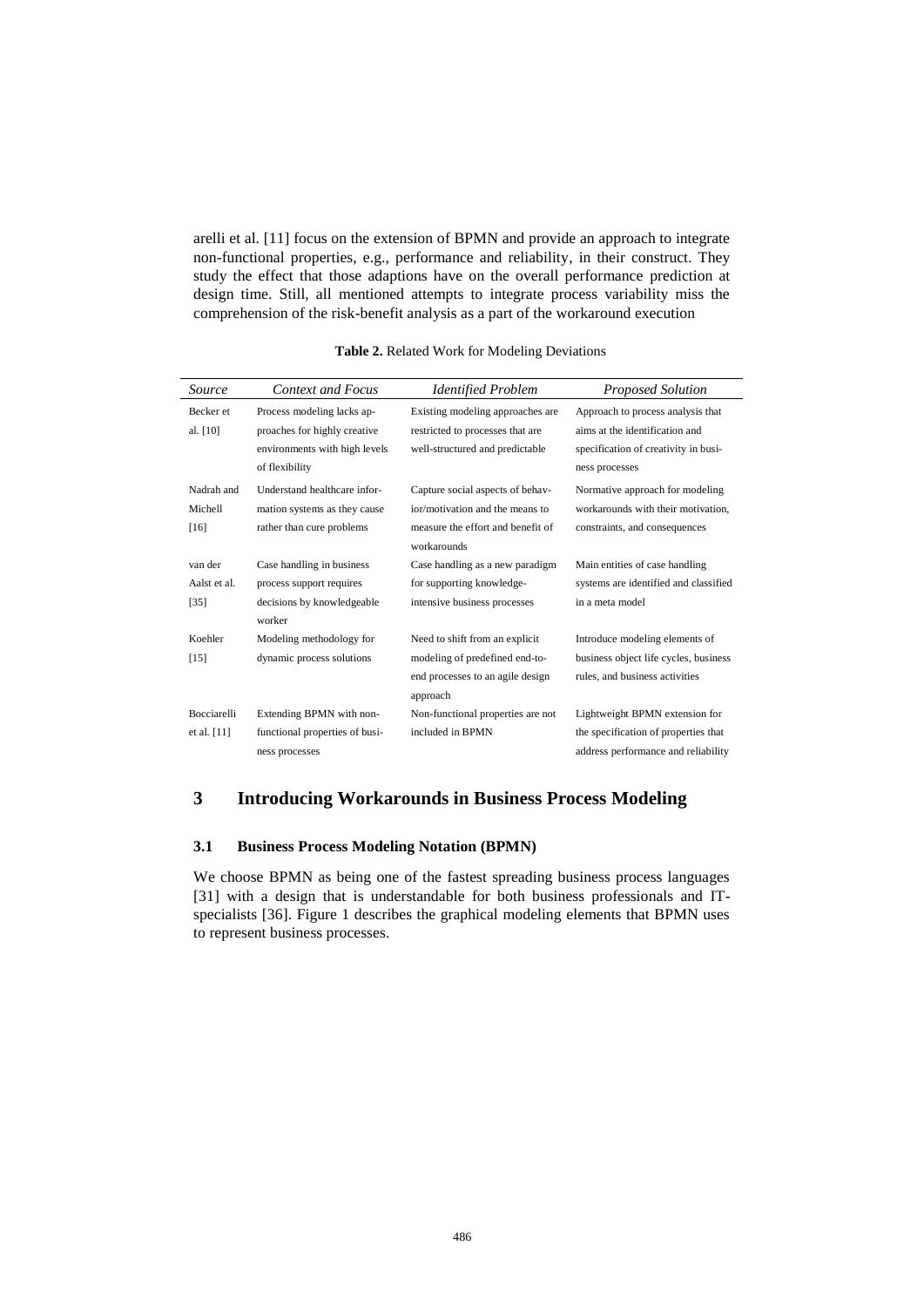

**Fig. 1.** Relevant Constructs of BPMN 2.0 Modeling Elements [\[33\]](#page-14-15)

Pools and lanes are used to structure different organizational units (pools) and roles or functions within those units (lanes). Three connecting objects set three categories of flow objects (events, activities, and gateways) in relation to each other. Within the same pool, sequence flow is used to indicate the order in which the activities are performed - including sequence flows that have to fulfill a condition before traversing (part of BPMN 2.0). Message flows are used between pools to model communication with other organizations. Associations relate artifacts (data objects, groups or comments) to other modeling elements [\[36\]](#page-14-18). With BPMN 2.0 this basic model has been refined and enhanced to strive for a new level of integrating business-user-friendly modeling [\[33\]](#page-14-15). Still, the proposed elements do not cover the possibility to integrate the risk-benefit analysis as part of workaround behavior.



**Fig. 2.** BPMN Modeling Elements [\[33\]](#page-14-15)

As a BPMN process is graphically represented by use of BPD, we rely on the conceptual model to introduce workaround aware business process modeling [\[11\]](#page-13-9). Graphs are used for execution semantics, nodes are flow and arcs are connecting objects [\[11\]](#page-13-9). The core elements of BPD and their relationship are illustrated in Figure 2. The main class BusinessProcessDiagram relates all other elements and is used to represent a specific business process [\[37\]](#page-14-19). Each of the modeling elements is related to the main class.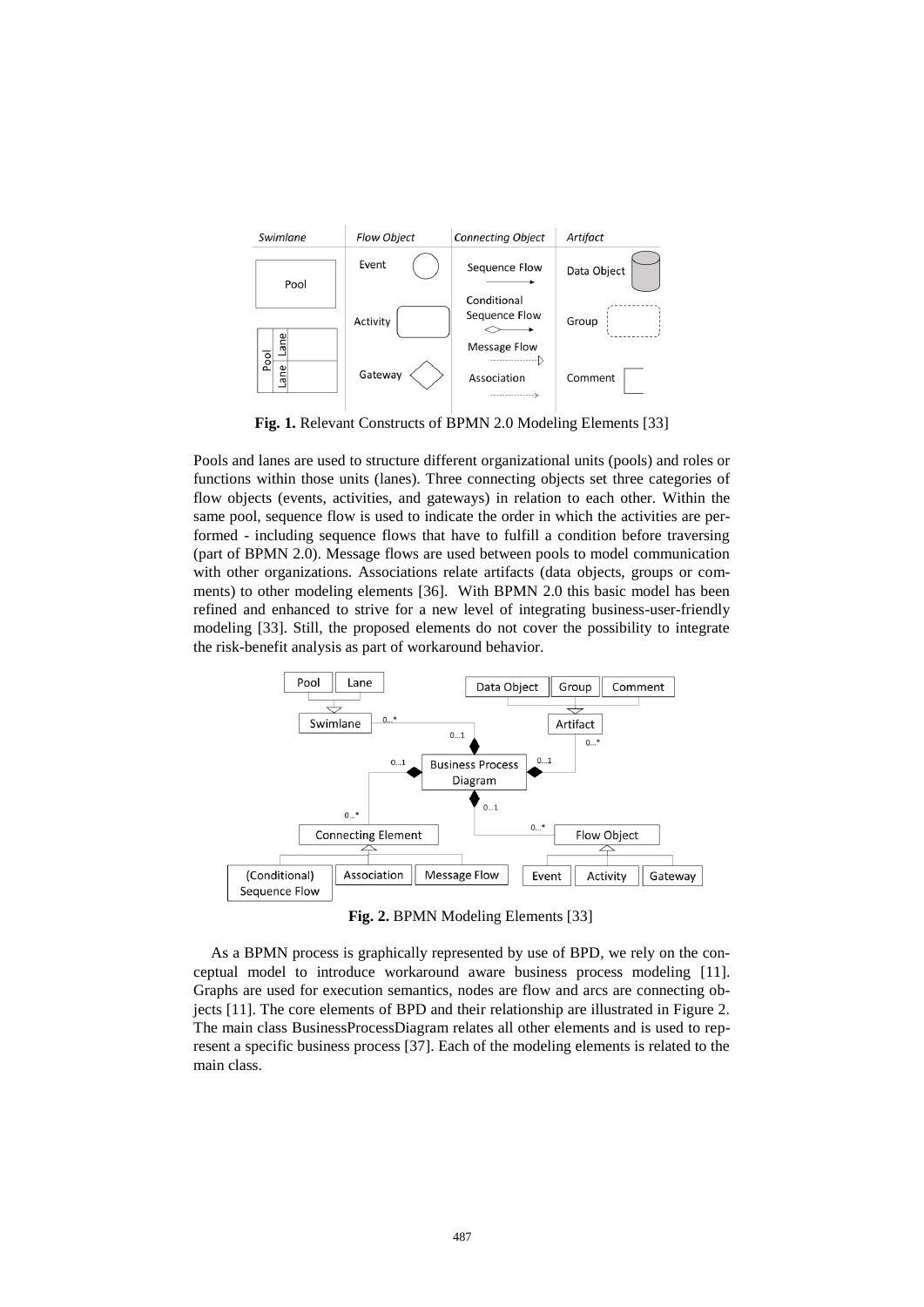#### **3.2 BPMN Extension**

The two research streams of workarounds and process modeling have been viewed largely independent of each other. Therefore we provide progress towards an integrated workaround aware business process modeling. After introducing the main elements and the BPD metamodel we follow the metamodel extension [\[11\]](#page-13-9) (Figure 3).



**Fig. 3.** Metamodel Extension Process (adapted from [\[11\]](#page-13-9))

Extending the BPMN metamodel means adding new metaclasses and metaassociations to it. We follow the guidelines of the OMG Meta Object Facility (MOF), which is an object-oriented framework for describing meta-objects [\[38\]](#page-14-20). As the metamodel itself is a valid instance of the MOF metametamodel, extending the BPMN metamodel means defining a new modeling language by instantiating a new MOF model. We name the new model Workaround Process Model and Notation (WPMN).

| <b>Table 3.</b> Constructs of Workarounds |                                                             |                                                                          |                                           |  |  |
|-------------------------------------------|-------------------------------------------------------------|--------------------------------------------------------------------------|-------------------------------------------|--|--|
| Construct                                 | Description                                                 | Example                                                                  | Representation                            |  |  |
| Workaround                                | Process steps that are.<br>related to the workaround        | Circumvent monitor-<br>ing $[2]$                                         | Pool<br>Workaround<br>Intended<br>Process |  |  |
| Type                                      | Differentiation of worka-<br>round types                    | Overcome inadequate<br>IT functionality [7]                              | Workaround<br>Type                        |  |  |
| Risk-Benefit Analysis                     | Situational factors influ-<br>ence risk-benefit decision    | Necessary activity in<br>everyday life [9]                               |                                           |  |  |
| <b>Situational Factors</b>                | Attributes that influence<br>the risk-benefit analysis      | Knowledge about<br>easier way [2]                                        |                                           |  |  |
| Workaround Activity                       | Activities which guide<br>the workaround process            | Enactment of interpre-<br>tive flexibility [39]                          |                                           |  |  |
| <b>Business Rules</b>                     | Rules or policies that<br>determine the standard<br>process | Compliance or non-<br>compliance with man-<br>agement intentions<br>[14] |                                           |  |  |
| Consequence                               | Local and broader conse-<br>quences                         | Impacts on subsequent<br>activities [40]                                 |                                           |  |  |

We use the process theory of workarounds [\[1\]](#page-13-0) in order to extend the metamodel, which helps us to understand in which context a workaround is executed and how it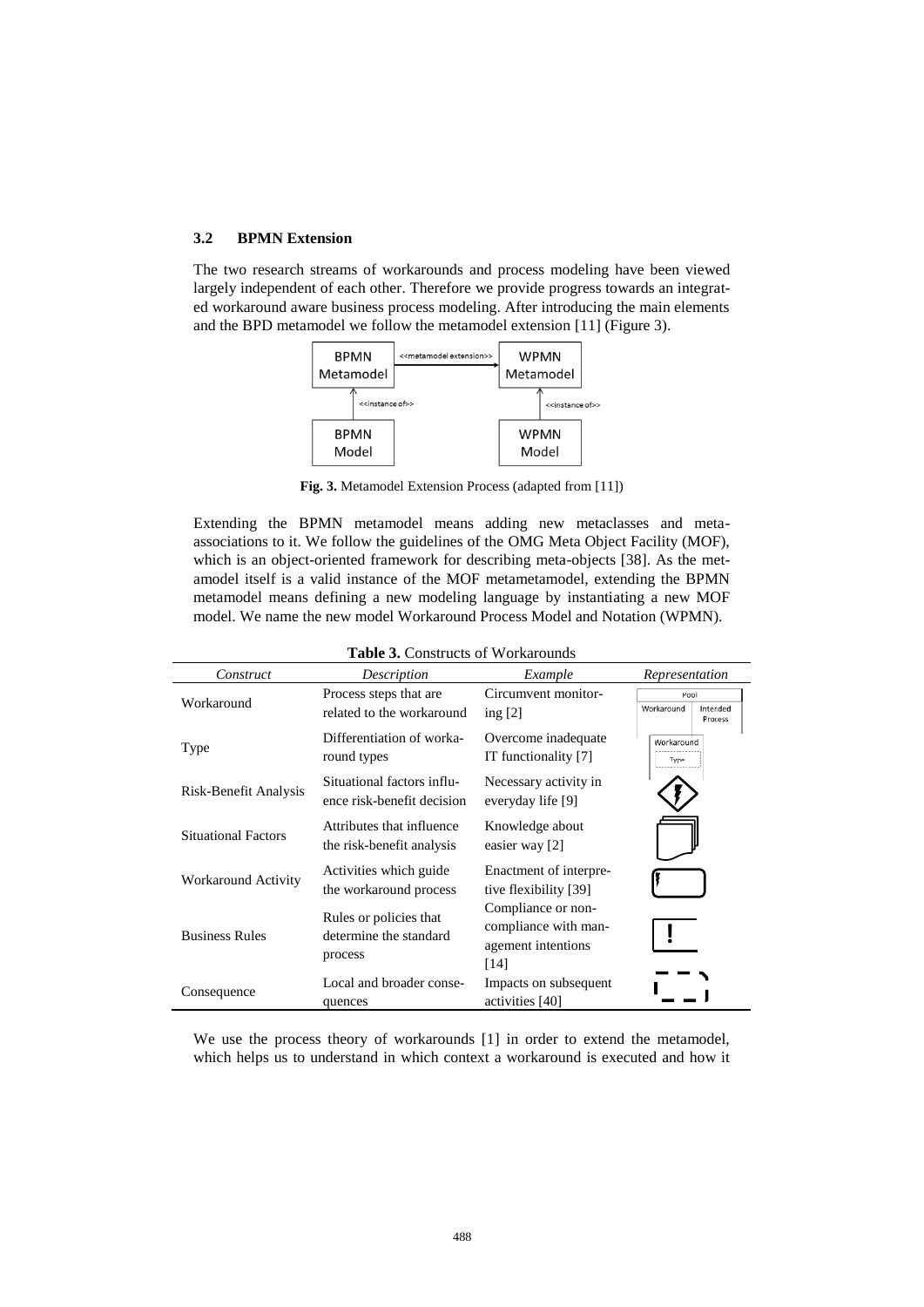has to be integrated in a modeling technique. Table 3 provides an overview of the factors that need to be considered when analyzing workaround behavior. This includes the *workaround,* which consists of all the process steps that are related to the deviation, as circumventing monitoring [\[2\]](#page-13-1). We refer to the *type* with regard to the differentiation of Alter [\[1\]](#page-13-0) which includes (1) overcome inadequate IT functionality, (2) bypass an obstacle built into processes or practices, (3) respond to a mishap or anomaly with a quick fix (4) substitute for unavailable resources (5) design and implement new resources, (6) prevent future mishaps, (7) pretend to comply (8) lie, cheat, steal for personal benefit and (9) collude for mutual benefit. The *risk-benefit analysis* to work around a process is influenced by several factors that in sum lead to the execution. If the benefit overweighs the risks, then a workaround seems to be appropriate in this certain situation [\[9\]](#page-13-7). *Situational factors* determine risks and benefits of a workaround, e.g., knowing an easier way to do the work [\[2\]](#page-13-1). Hence, *workaround activities* are enacted when e.g., interpretative flexibility prevails [\[39\]](#page-15-0). In this context, *business rules* represent formal guidelines, which are worked around. As a result employees may stick to compliance or be non-compliant [\[14\]](#page-13-14) depending on their workaround behavior. The *consequences* that appear can have impacts on subsequent activities [\[40\]](#page-15-1) or even cause other workarounds to achieve a certain goal.

The core characteristics of the process environment have been identified after analyzing the existing workaround with the theoretical construct. We build on this process preparation to be able to integrate workarounds in formal business process representation. The BPD metamodel is extended by adding the required metaclasses (Figure 4).



**Fig. 4.** Business Process Diagram (BPD) Metamodel Extension

As we focus on processes in which workarounds are executed, the greyed-out constructs have been added to the metamodel. We see the type of workaround as a lane construct existing together with a predefined process. Cause and decision are connected to flow objects, whereas motivation, business rules and consequences are generalizations of artifacts.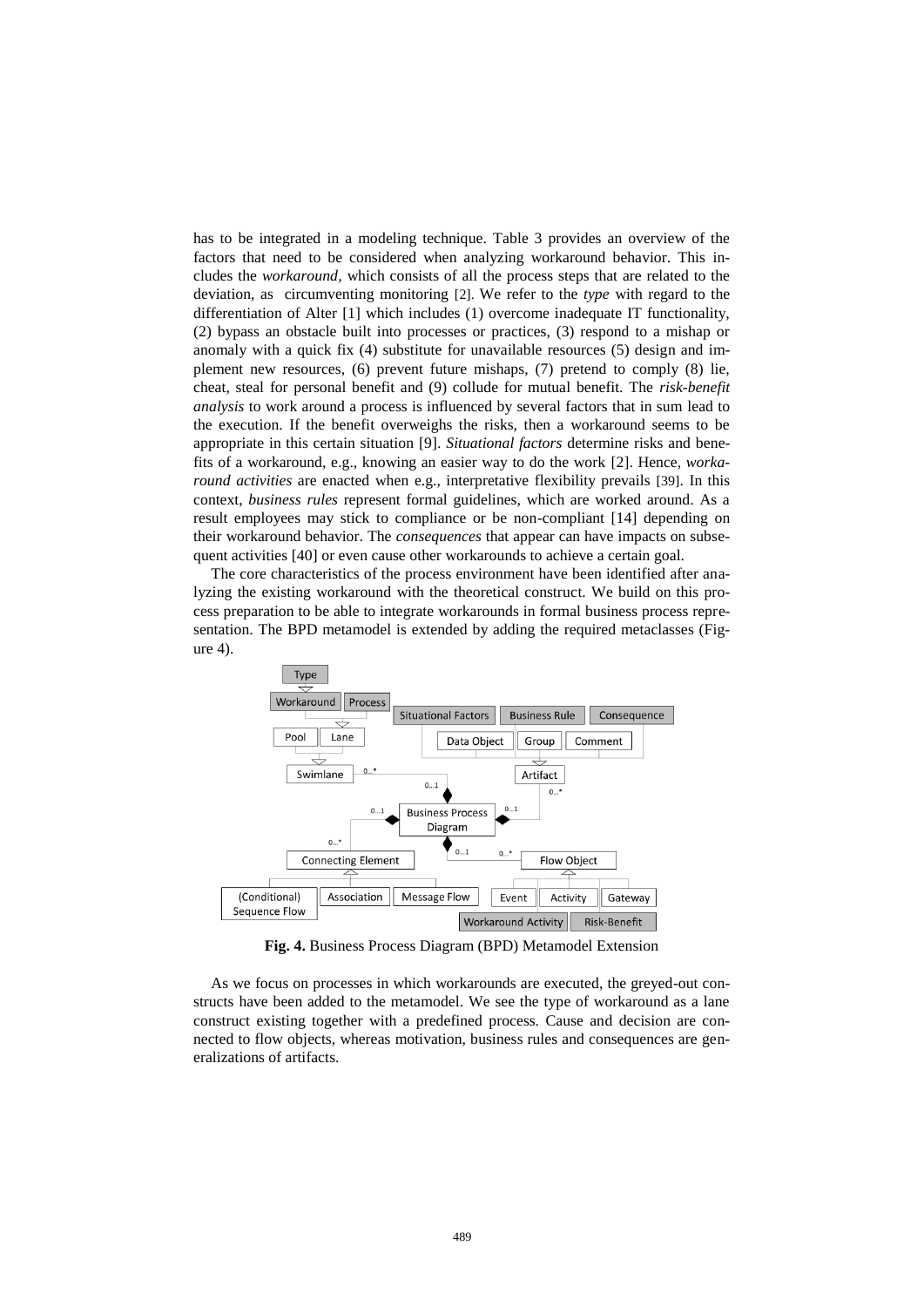# **4 Application example**

In this section we introduce an example from practice in order to test our proposed metamodel extension. With respect to the metamodel transformation method we will introduce an instance of the derived BPD metamodel extension, which we call Workaround Process Modeling Notation (WPMN).

#### **4.1 Case description**

The example is based on a case study in the health care sector where common security issues are privacy breaches, especially within information systems. As subject we studied the work system of administering patient data in the patient care information system (PCIS). Our sample included ten semi-structured interviews: five junior and three senior physicians, one security officer and one IT director. Members of the research group conducted the interviews with respect to health care processes in practice. The average interview time was about 55 minutes. We found that physicians balance the potential consequences resulting from a privacy breach and the improvements in effective patient care. They fear that compliance may hinder lifesaving and therefore often ignore privacy guidelines. We identified several workarounds that are executed within the health care domain, but will focus on one example to illustrate our proposed BPMN extension. The workaround - *drag data -* involves physicians who copy patient records from the secure information system onto private storage systems. The hospital implemented PCIS in order to store and process all patient records. Physicians must not download any confidential information from the system as it is prohibited by the data privacy law. Furthermore, medical confidentiality can no longer be guaranteed when data is downloaded from the secure system onto external storage. However, physicians copy patient records onto USB sticks or send them via e-mail to other physicians or to their private accounts. They do this in order to ask colleagues for their opinion or in order to work from home.

#### **4.2 WPMN Example**

We introduced WPMN as a first approach to integrate workarounds in business process modeling. With the metaclasses derived earlier, we seek to model the 'drag data' workaround (Figure 5). This example can be categorized into the type 'bypass an obstacle built into processes or practices' (highlighted in green). Physicians perceive the process a hindrance, because they are not allowed to download patient data from the secure system. As basic lane and pool construct we differentiated between the physicians and the IT department, which in turn is responsible for the authorization and patient record system. After logging into the PCIS, physicians are able to access patient records that are stored in the system. As a precondition they need to have access authorization to the system and to the patient data. After the system indicates the needed data, physicians are, for example, able to edit the data. In some situations the physicians download the secure data in order to share it with other physicians or to get more work done when taking the data home. This process is part of our workaround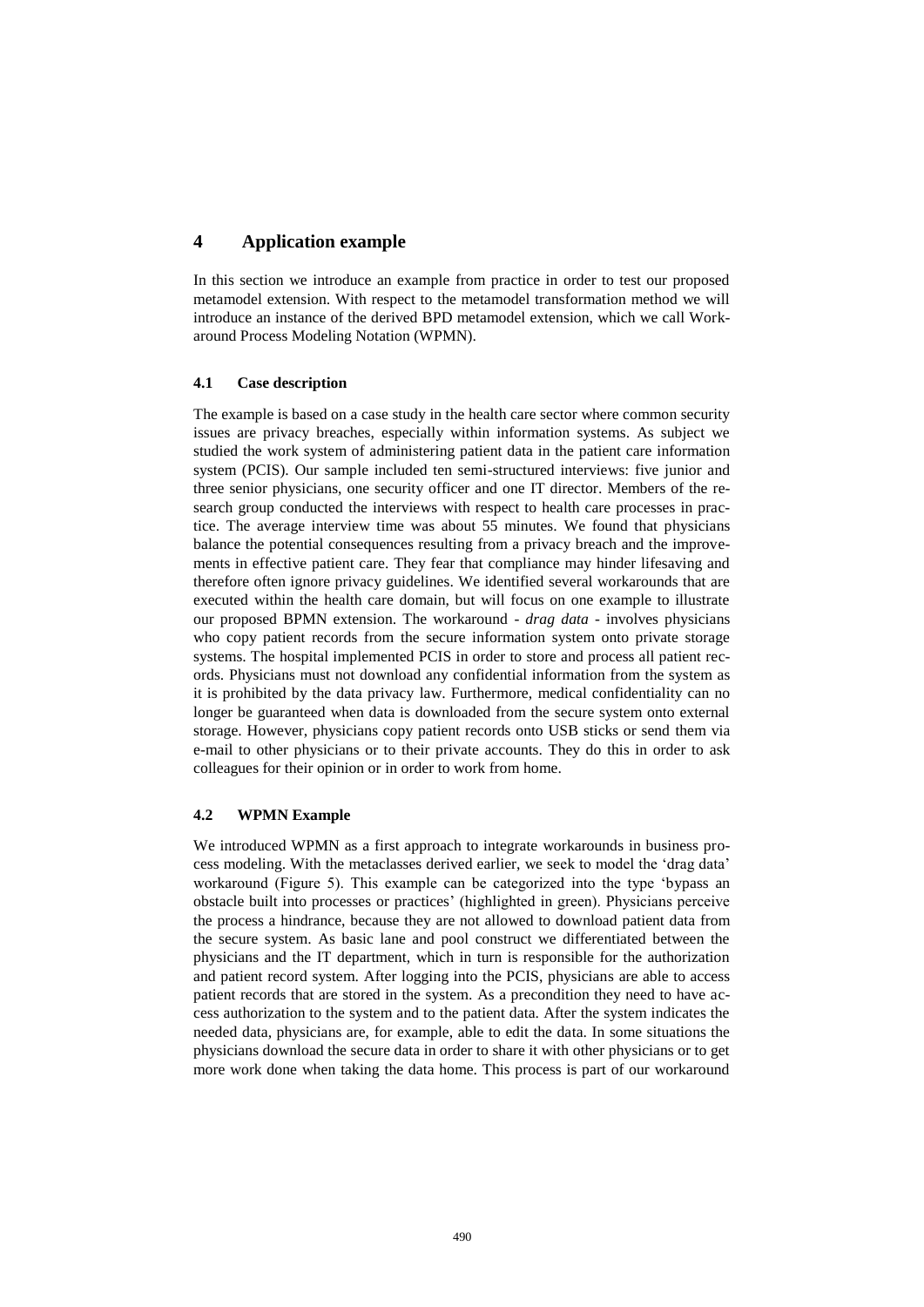construct visualized as a lane. They break the data privacy law and can no longer guarantee medical confidentiality. To indicate high privacy concerns with a certain patient, hospitals implemented 'VIP flags'. This flag serves as an indicator to determine whether the workaround can be tolerated. As long as the flag is not activated and the patient is an average person, data security and medical confidentiality is not considered important among physicians. As soon as the 'VIP flag' is activated, the risks that come along with the workaround outplay the potential benefits. After evaluating whether to execute the workaround or not, the deviating process is integrated back into the standard process.

#### **4.3 Evaluation**

When we applied WPMN to a first use case in health care we found that the modeling of workarounds helps in understanding the overall business process. We evaluated the model and found it particular suitable for our example. Thus, we are able to support managers to come to a better informed decision on whether to tolerate, hinder or embrace workarounds. As we build our model on extensions of the standard BPMN elements, deviations can be modeled as a part of a process using the lane construct. WPMN implies a high emphasis on these workaround parts as they can be understood as a source of improvement or foundation for implementing indicators like the 'VIP flag'. The comment artifact concerning motivation, business rules and constraints provide additional transparency throughout the process. Prior research has identified shortcomings in supporting the articulation of business rules in BPMN [\[31\]](#page-14-13), but has already been addressed by several approaches [\[15\]](#page-13-15). We extend this finding by addressing the need to understand a process as not only focusing on what has to be done (rule), but actually what really is done (practice). We face challenges when including different perspectives on workarounds and how risks and benefits are balanced as an individual perception guides this analysis.

Hence, in the context of workarounds, formal structures that cope with process specifications are important to understand as well as the effect and consequence of non-compliant behavior [\[14\]](#page-13-14). Especially to illustrate parts of the process that are connected to workaround behavior, additional concepts had to be introduced. The ambiguous character of workarounds can be addressed by using context information which enhances the relevance of labeling [\[41\]](#page-15-2) and addresses the risk-benefit consideration [\[20\]](#page-14-2). Furthermore, we confirm prior literature that assumes that costs and benefits determine to whether a workaround is executed [\[9\]](#page-13-7). Before employees actually execute a workaround they evaluate whether the risks or benefits prevail [\[20\]](#page-14-2). Thus, in each situation the workaround is observed depending on different factors that influence the decision. As an example situations where the workaround decreases the input an employee has to bring and increases the outcome, the probability is high that it will be executed [\[7\]](#page-13-5). If IS are implemented in a way such that they serve as gatekeeper to tolerate the workarounds that improve business processes and prohibit the ones who hinder them, their role within the business process can be interpreted from a new perspective [\[20\]](#page-14-2). Introducing indicators to emphasize higher risk associated with the workaround, employees can rely on practical processes that are tolerated by organiza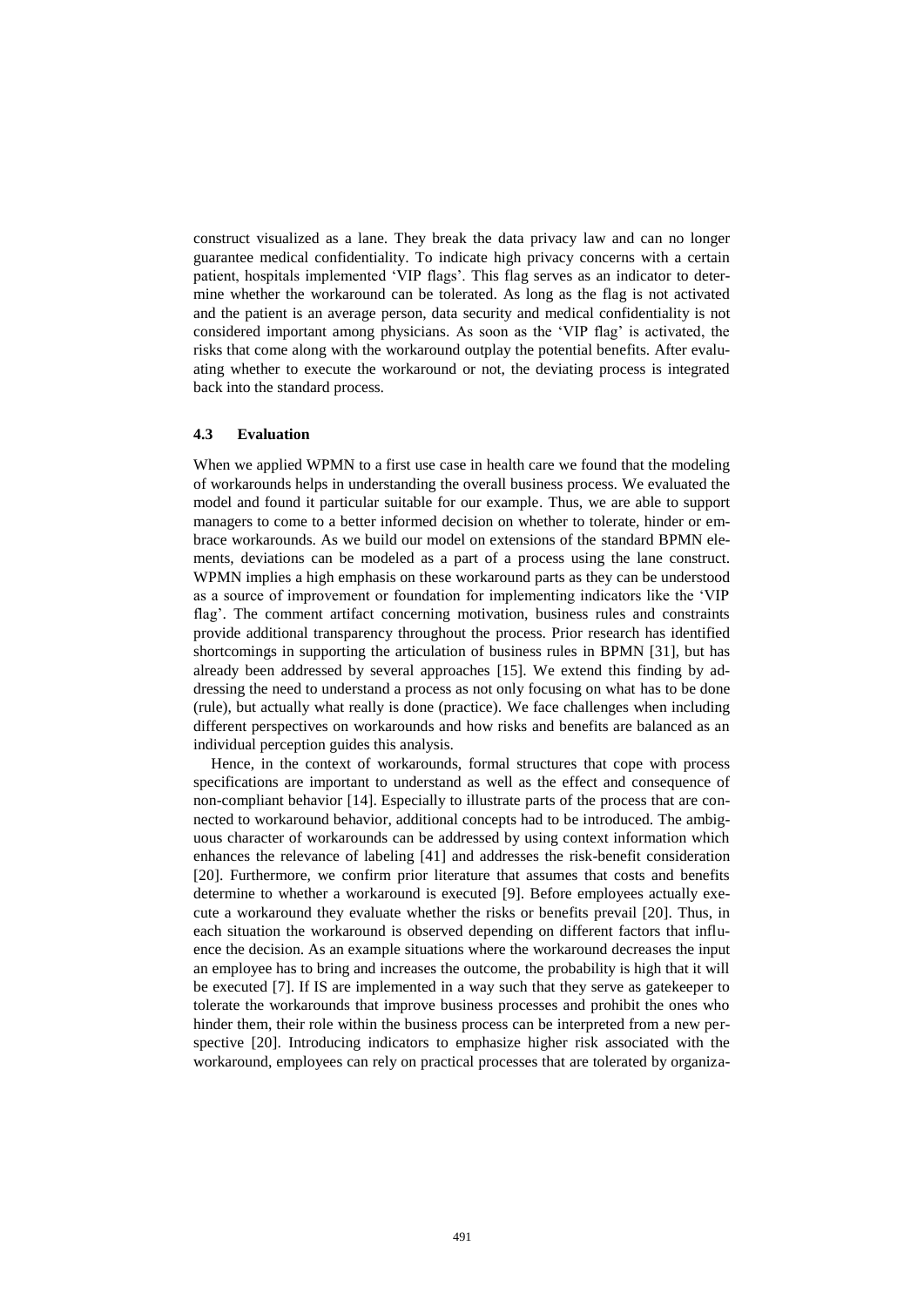tions. In certain cases when a workaround is harmful, the risks outweigh the benefits and the standard process needs to be followed.

#### **5 Discussion and Conclusion**

Workarounds comprise information gaps or inadequate system functionalities that need to be resolved when considering improvements in business processes [9]. Literature proposes that workarounds encode rich knowledge about the needs of the users and the required customizations of the IS [43]. With our research we provide a first approach to gather this information and model process deviations in BPMN. The evaluation of the 'drag data' example shows how the WPMN as an extension of the BPMN can be used to understand and analyze workaround behavior within a certain business process. Organizations are able to use workarounds as a foundation for implementing indicators to tolerate those for improving and to prohibit those that hinder.

We identified requirements to understand and represent workarounds graphically and tested our proposed modeling technique with an example from health care. This improves the support of process evaluation, as the graphical representation provides a comprehensive description of workarounds. Still, the proposed modeling approach is not able to include different perspectives on workarounds as the perception relies heavily on personal factors and may include several organizational members [\[19\]](#page-14-1). Nevertheless, we believe that organizations that use WPMN are able to obtain a good understanding of completely new ways of conducting their business processes and that the design allows exploratory control [\[42\]](#page-15-3). Hence, with this study (1) we support system designers with information regarding potential workarounds that can occur in their business processes, resulting in workaround aware system design. (2) We provide managers with a more informed understanding of workarounds to decide whether to tolerate, hinder or embrace them. (3) We visualize non-compliance to improve the support of business process auditors. Overall, it is important to note that the possibility to model workarounds relies on the willingness of organizational members to talk about their behavior and is thus dependent on credible sources of information [\[43\]](#page-15-4).

However, this study has some limitations. Most notably, the proposed approach has been applied to only one process from health care. In health care, business processes have a high rate of uncertainty and are challenged with emergency situations which vote bureaucratic regulations down [\[5\]](#page-13-3). In our future research we will concentrate on industries where low uncertainty and high standardization prevail. It is planned to collect examples for each type of workaround across different industries. Further, we plan to use existing approaches, for example, method engineering, for modeling situational methods and tools [\[44\]](#page-15-5) to deepen the understanding of workarounds in business processes. Furthermore, we plan to extend the construct of types of workarounds to provide recommendations on how to model each one in particular.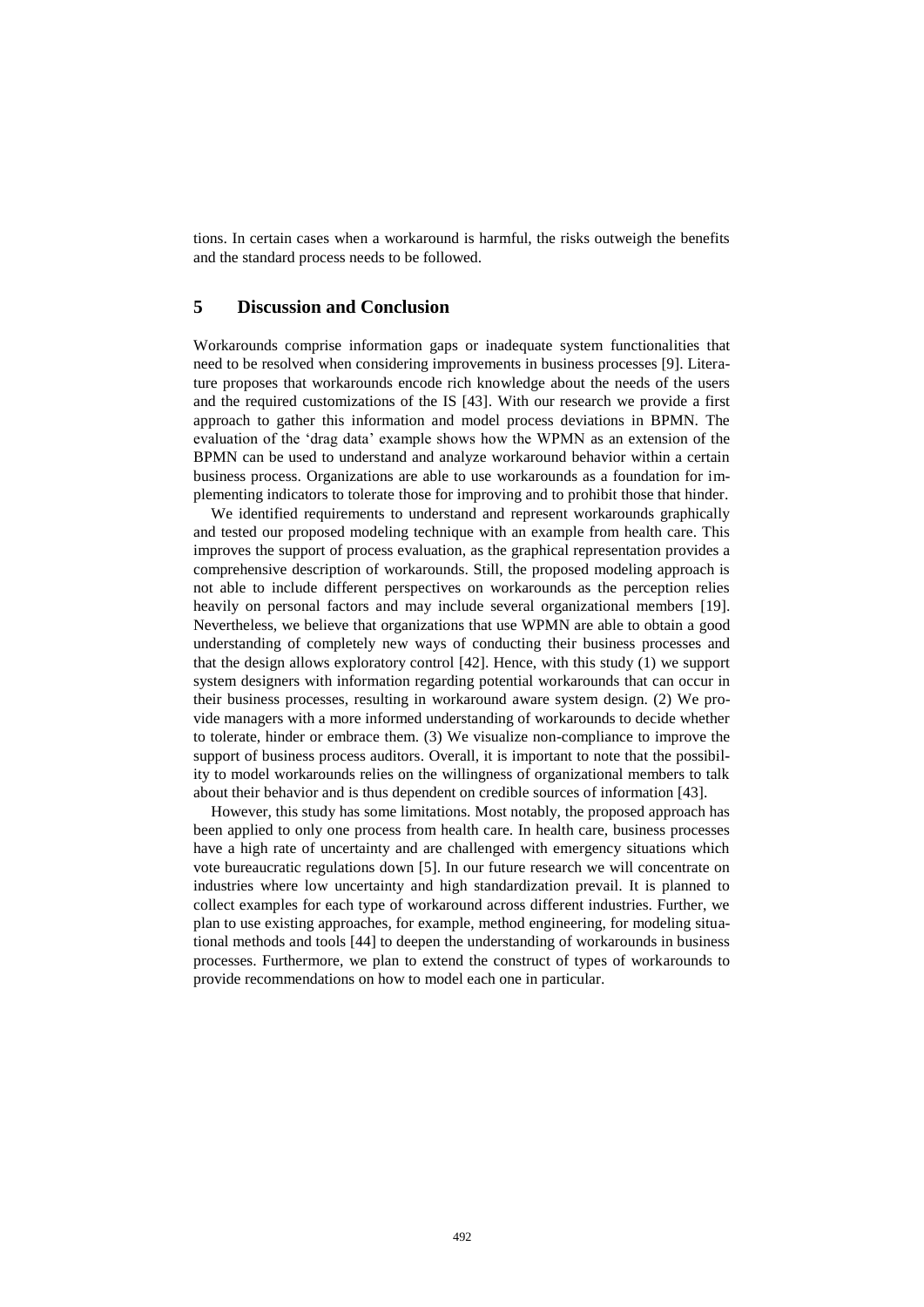

**Fig. 5.** Workaround 'Drag Data' in WPMN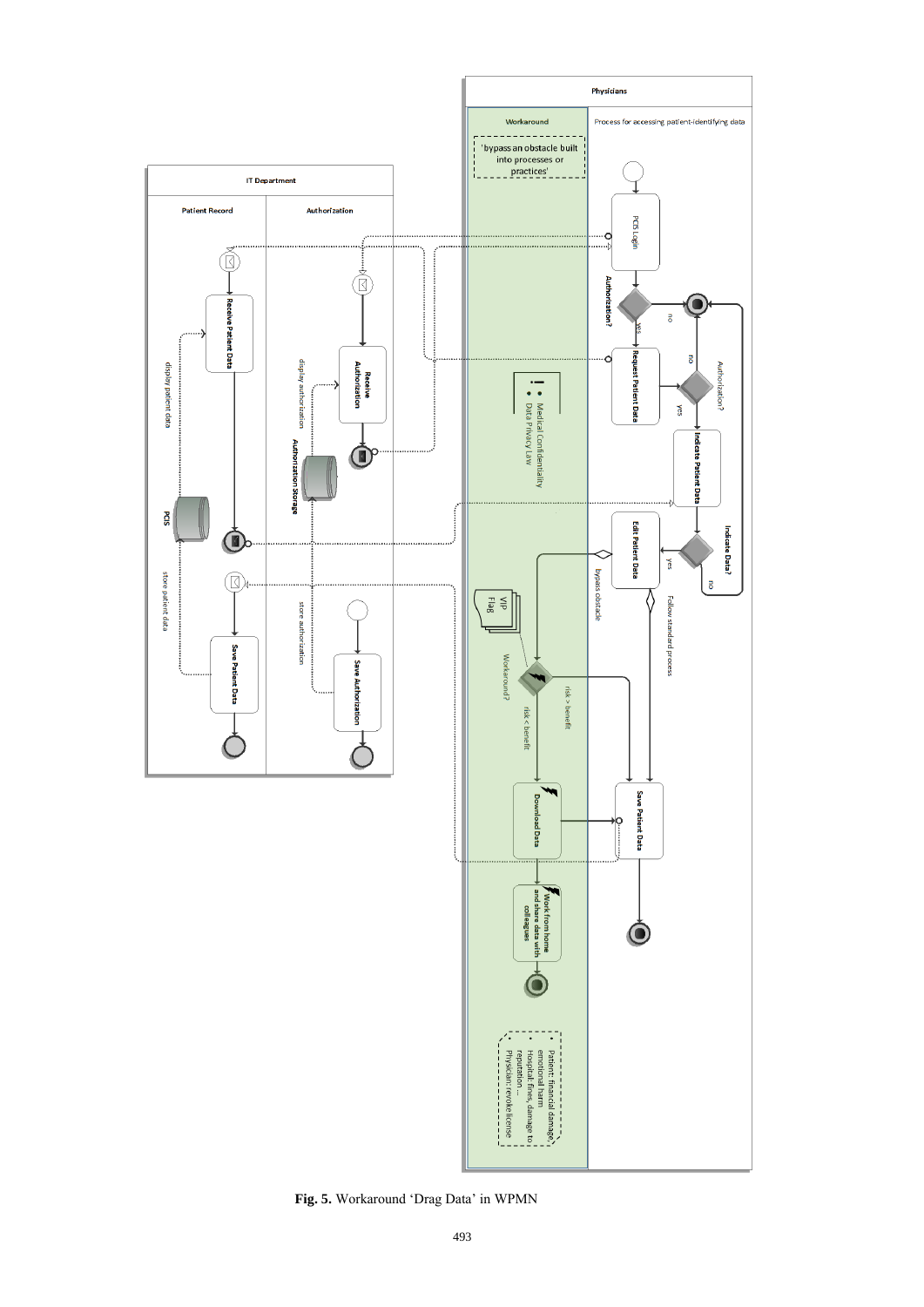#### **References**

- <span id="page-13-0"></span>1. Alter, S.: Theory of Workarounds. Communications of the Association for Information Systems 34, (2014)
- <span id="page-13-1"></span>2. Ferneley, E.H., Sobreperez, P.: Resist, Comply or Workaround? An Examination of Different Facets of User Engagement with Information Systems. In: Proceedings of the 14th European Journal of Information Systems, pp. 345-356. (2006)
- 3. Azad, B., King, N.: Institutionalized Computer Workaround Practices in a Mediterranean Country: An Examination of two Organizations. European Journal of Information Systems 21, 358-372 (2012)
- <span id="page-13-2"></span>4. Campbell, D.: Public Managers in Integrated Services Collaboratives: What works is Workarounds. Public Administration Review 72, 721-730 (2012)
- <span id="page-13-3"></span>5. Koppel, R., Wetterneck, T., Telles, J.L., Karsh, B.-T.: Workarounds to Barcode Medication Administration Systems: Their Occurrences, Causes, and Threats to Patient Safety. Journal of the American Medical Informatics Association 15, 408-423 (2008)
- <span id="page-13-4"></span>6. Boss, S.R., Kirsch, L.J., Angermeier, I., Shingler, R.A., Boss, R.W.: If Someone is Watching, I'll do What I'm asked: Mandatoriness, Control, and Information Security. European Journal of Information Systems 18, 151-164 (2009)
- <span id="page-13-5"></span>7. Kim, H.-W., Kankanhalli, A.: Investigating User Resistance to Information Systems Implementation: A Status Quo Bias Perspective. MIS Quarterly 33, 9 (2009)
- <span id="page-13-6"></span>8. Ansari, S.M., Fiss, P.C., Zajac, E.J.: Made to Fit: How Practices Vary as they Diffuse. Academy of Management Review 35, 67-92 (2010)
- <span id="page-13-7"></span>9. Petrides, L.A., McClelland, S.I., Nodine, T.R.: Costs and Benefits of the Workaround: Inventive Solution or Costly Alternative. International Journal of Educational Management 18, 100-108 (2004)
- <span id="page-13-8"></span>10. Becker, J., Karow, M., Mueller-Wienbergen, F., Seidel, S.: Toward Process Modeling in Creative Domains. Proceedings of the 15th Americas Conference on Information Systems, San Francisco, California (2009)
- <span id="page-13-9"></span>11. Bocciarelli, P., D'Ambrogio, A.: A BPMN Extension for Modeling non functional Properties of Business Processes. Proceedings of the 2011 Symposium on Theory of Modeling & Simulation, pp. 160-168. Society for Computer Simulation International (2011)
- <span id="page-13-10"></span>12. Recker, J., Indulska, M., Green, P.: How Good is BPMN Really? Insights from Theory and Practice. In: Proceedings of the 14th European Conference on Information Systems. (2006)
- <span id="page-13-11"></span>13. Rosemann, M.: Potential Pitfalls of Process Modeling: Part A. Business Process Management Journal 12, 249-254 (2006)
- <span id="page-13-14"></span>14. Sadiq, S., Governatori, G., Namiri, K.: Modeling Control Objectives for Business Process Compliance. In: Alonso, G., Dadam, P., Rosemann, M. (eds.) Business Process Management, pp. 149-164. Springer-Verlag, Berlin, Heidelberg (2007)
- <span id="page-13-15"></span>15. Koehler, J.: The Role of BPMN in a Modeling Methodology for Dynamic Process Solutions. In: Mendling, J., Weidlich, M., Weske, M. (eds.) Business Process Modeling Notation, pp. 46-62. Springer-Verlag, Berlin Heidelberg (2011)
- <span id="page-13-12"></span>16. Nadhrah, N., Michell, V.: A Normative Method to Analyse Workarounds in a Healthcare Environment: Motivations, Consequences, and Constraints. Proceedings of the 14th International Conference on Informatics and Semiotics in Organisation, pp. 195-205, Stockholm, Sweden (2013)
- <span id="page-13-13"></span>17. Tucker, A.L., Edmondson, A.C.: Why Hospitals Don't Learn from Failures: Organizational and Psychological Dynamics that Inhibit System Change. California Management Review 45, 55-72 (2003)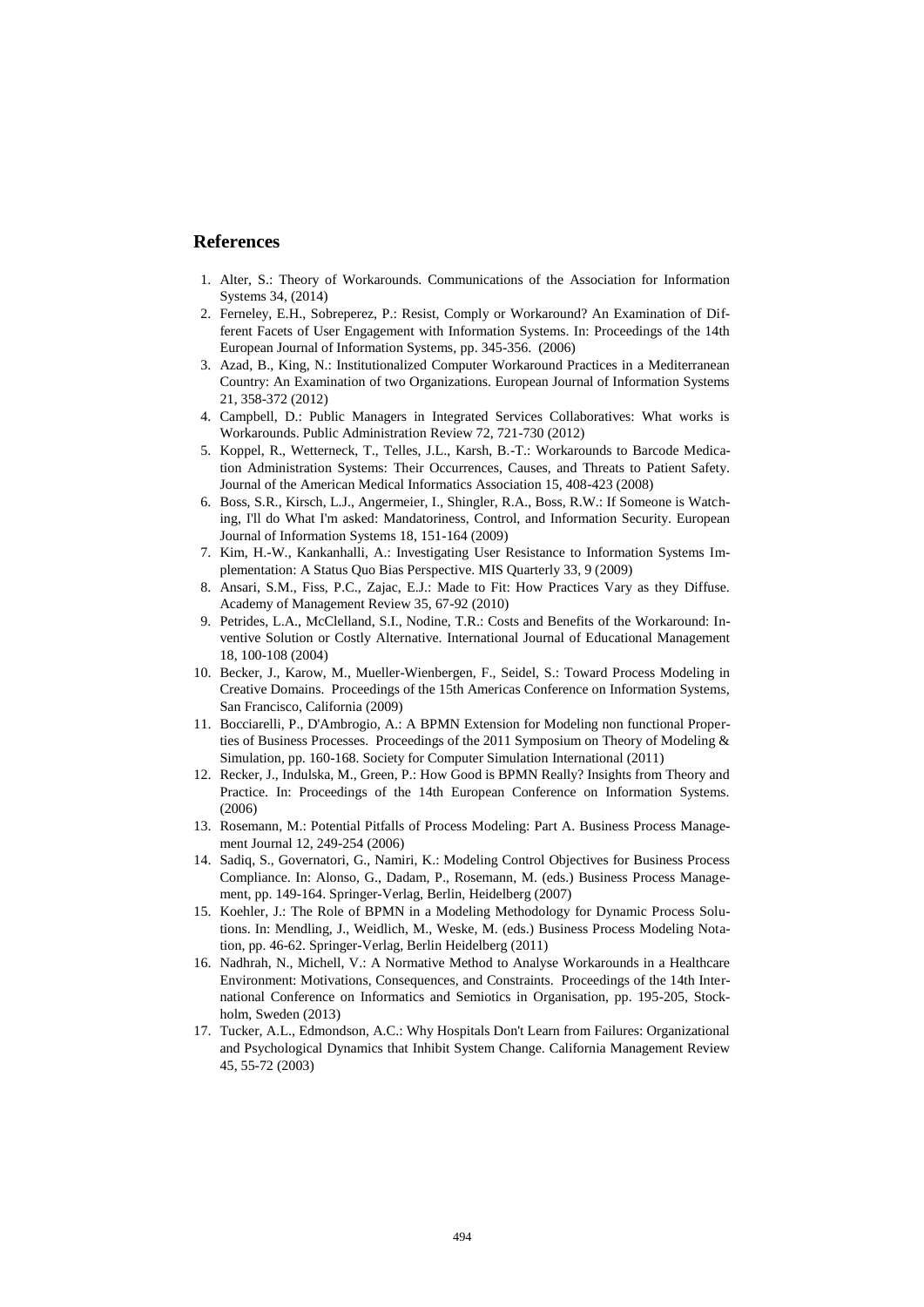- <span id="page-14-0"></span>18. Kobayashi, M., Fussell, S.R., Xiao, Y., Seagull, F.J.: Work Coordination, Workflow, and Workarounds in a Medical Context. In: Conference on Human Factors in Computing Systems, pp. 1561-1564. (2005)
- <span id="page-14-1"></span>19. Lawrence, T.B., Robinson, S.L.: Ain't Misbehavin: Workplace Deviance as Organizational Resistance. Journal of Management 33, 378-394 (2007)
- <span id="page-14-2"></span>20. Röder, N., Wiesche, M., Schermann, M., Krcmar, H.: Why Managers Tolerate Workarounds – The Role of Information Systems. Proceedings of the 20th Americas Conference on Information System, Savannah, USA (2014)
- <span id="page-14-3"></span>21. Röder, N., Wiesche, M., Schermann, M.: A Situational Perspective on Workarounds in IT-Enabled Business Processes: A Multiple Case Study. Proceedings of the 22nd European Conference on Information Systems, Tel Aviv, Israel (2014)
- <span id="page-14-4"></span>22. Alter, S.: Work System Theory: Overview of Core Concepts, Extensions, and Challenges for the Future. Journal of the Association for Information Systems 14, 72-121 (2013)
- <span id="page-14-5"></span>23. Azad, B., King, N.: Enacting Computer Workaround Practices within a Medication Dispensing System. European Journal of Information Systems 17, 264-278 (2008)
- <span id="page-14-6"></span>24. Koopman, P., Hoffman, R.R.: Work-Arounds, Make-Work, and Kludges. Intelligent Systems, IEEE 18, 70-75 (2003)
- <span id="page-14-7"></span>25. Sobreperez, P., Ferneley, E., Wilson, F.A.: Tricks or Trompe L'Oeil?: An Eexamination Workplace Resistance in an Information rich Managerial Environment. In: Proceedings of the 13th European Conference on Information Systems. (2005)
- <span id="page-14-8"></span>26. Button, G., Mason, D., Sharrock, W.: Disempowerment and Resistance in the Print Industry? Reactions to Surveillance–Capable Technology. New Technology, Work and Employment 18, 50-61 (2003)
- <span id="page-14-9"></span>27. Timmons, S.: A Failed Panopticon: Surveillance of Nursing Practice via New Technology. New Technology, Work and Employment 18, 143-153 (2003)
- <span id="page-14-10"></span>28. Györy, A., Cleven, A., Uebernickel, F., Brenner, W.: Exploring the Shadows: IT Governance Approaches to User-Driven Innovation. In: Proceedings of the 20th European Conference on Information Systems, pp. 222. (2012)
- <span id="page-14-11"></span>29. Aguilar-Saven, R.S.: Business Process Modelling: Review and Framework. International Journal of Production Economics 90, 129-149 (2004)
- <span id="page-14-12"></span>30. Davenport, T.H.: Process Innovation: Reengineering Work through Information Technology. Harvard Business Press, Boston (1993)
- <span id="page-14-13"></span>31. Recker, J.: Opportunities and Constraints: The Current Struggle with BPMN. Business Process Management Journal 16, 181-201 (2010)
- <span id="page-14-14"></span>32. Indulska, M., Recker, J., Rosemann, M., Green, P.: Business Process Modeling: Current Issues and Future Challenges. Advanced Information Systems Engineering, pp. 501-514, Amsterdam, The Netherlands (2009)
- <span id="page-14-15"></span>33. OMG: Business Process Model Notation (BPMN). Version 2.0. <http://www.omg.org/spec/BPMN/2.0/Beta2/PDF> (2011)
- <span id="page-14-16"></span>34. Sadiq, S., Sadiq, W., Orlowska, M.: Pockets of flexibility in workflow specification. Conceptual Modeling—ER 2001, pp. 513-526. Springer (2001)
- <span id="page-14-17"></span>35. Van der Aalst, W.M., Weske, M., Grünbauer, D.: Case Handling: A New Paradigm for Business Process Support. Data & Knowledge Engineering 53, 129-162 (2005)
- <span id="page-14-18"></span>36. Müller, R., Rogge-Solti, A.: BPMN for Healthcare Processes. In: Proceedings of the 3rd Central-European Workshop on Services and their Composition, pp. 65-72. (2011)
- <span id="page-14-19"></span>37. Rodríguez, A., Fernández-Medina, E., Piattini, M.: A BPMN Extension for the Modeling of Security Requirements in Business Processes. IEICE Transactions on Information and Systems 90, 745-752 (2007)
- <span id="page-14-20"></span>38. OMG: Meta Object Facility (MOF) Core. Version 2.4.2.<http://www.omg.org/spec/> (2014)